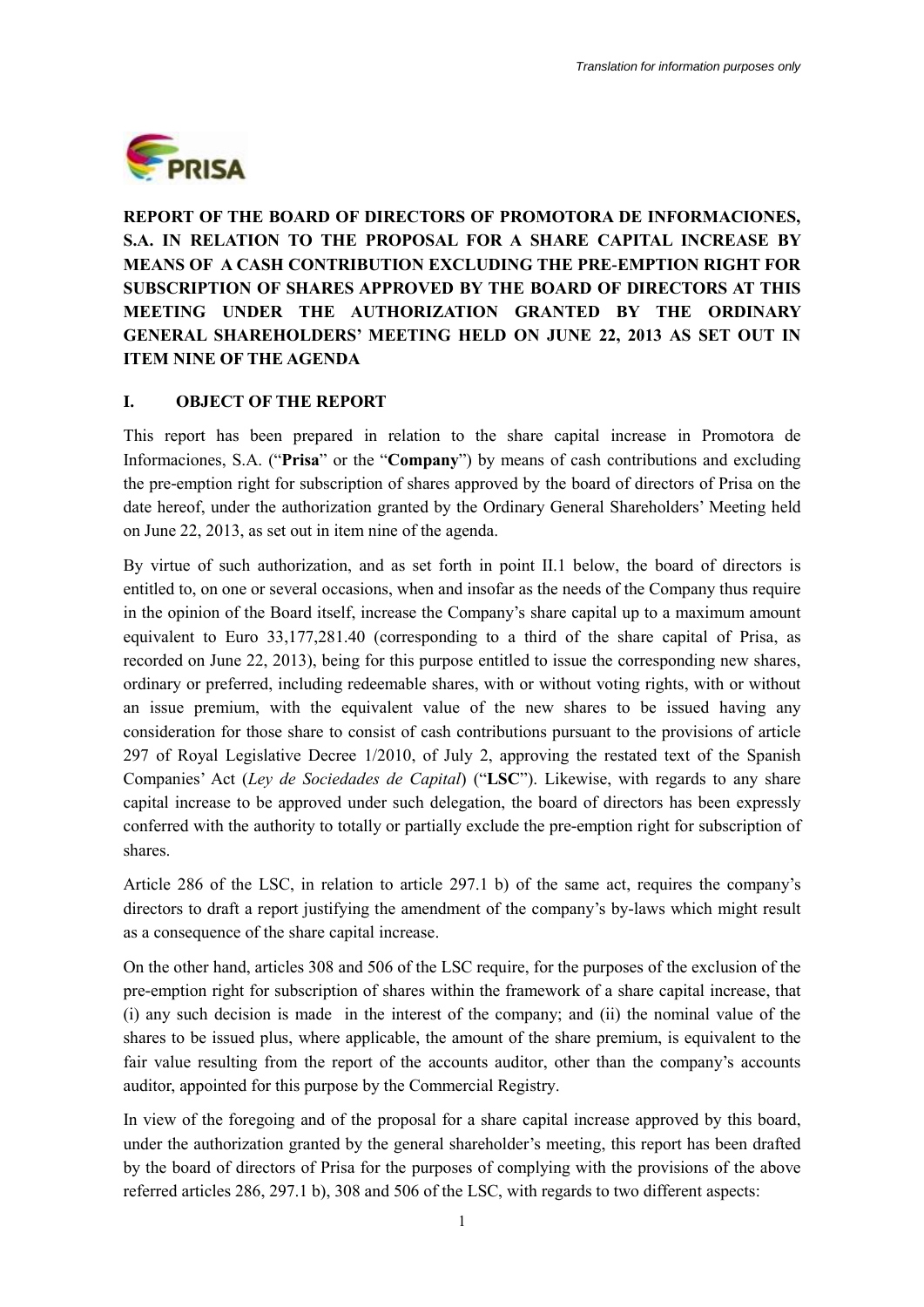- (i) the first one, in relation to the share capital increase and subsequent amendment of the company's by-law (in compliance of the provisions of articles 286 and 297 of the LSC), and
- (ii) the second one, relating to the exclusion of the pre-emption right for subscription of shares (in compliance of articles 308 and 506 of the LSC).

Finally, this report includes the text of the resolution for the share capital increase approved on the date hereof by the board of directors.

Likewise, pursuant to the provisions of article 506.4 of the LSC, this report and the report to be issued by the accounts auditor appointed by the Madrid Commercial Registry, different to the Company's accounts auditor, on the fair value of the shares, the book value ("*valor teórico*") of the pre-emption right for subscription of shares proposed to be excluded and the reasonableness of the data contained in this report, pursuant to the provisions of article 308 of the LSC, will be made available to the shareholders and notified to the first General Shareholders' Meeting of Prisa to be held after passing the resolution for the share capital increase.

For the purpose of the above, it is hereby stated that, in order to facilitate and accelerate the process for the share capital increase, prior to the date hereof the Company has asked the Commercial Registry to appoint an accounts auditor different to the auditor of the accounts of Prisa, pursuant to article 308 of the LSC, in order for it to issue a report on the fair value of the shares, the book value ("*valor teórico*") of the pre-emption right for subscription of shares proposed to be excluded and the reasonableness of the data contained in this Report. As of the date hereof, such expert has not yet been appointed by the Commercial Registry.

## **II. REPORT OF THE BOARD OF DIRECTORS FOR THE PURPOSES OF ARTICLES 286 AND 296 OF THE LSC**

## **1. Share capital increase resolution of board of directors, passed under the authorization granted by the Ordinary General Shareholders' Meeting of Prisa dated June 22, 2013**

The board of directors of Prisa approves the capital increase making use of the authorization granted by the Ordinary General Shareholders' Meeting held on June 22, 2013, in the terms described at the beginning of this report, which literally read as follows:

"*Delegation to the board of directors of the power to increase, on one or several occasions, the share capital, with or without any share premium, and with delegation of the power to exclude the pre-emption right for subscription of shares, where applicable, in the terms, conditions and periods set out in article 297.1.b) of the LSC, and revocation of the authorization granted in this same sense at the Extraordinary General Shareholders' Meeting of December 5, 2008 under item two of the agenda.*

*1.- Rendering void of effect in the part not used the resolution approved under item two of the Agenda of the Extraordinary General Shareholders' Meeting held on December 5, 2008, relating to the delegation to the board of directors of the power to increase the share capital pursuant to the provisions of article 153.1.b) of the former Public Limited Companies Act (Ley de Sociedades Anónimas), currently article 297.1.b) of the LSC.*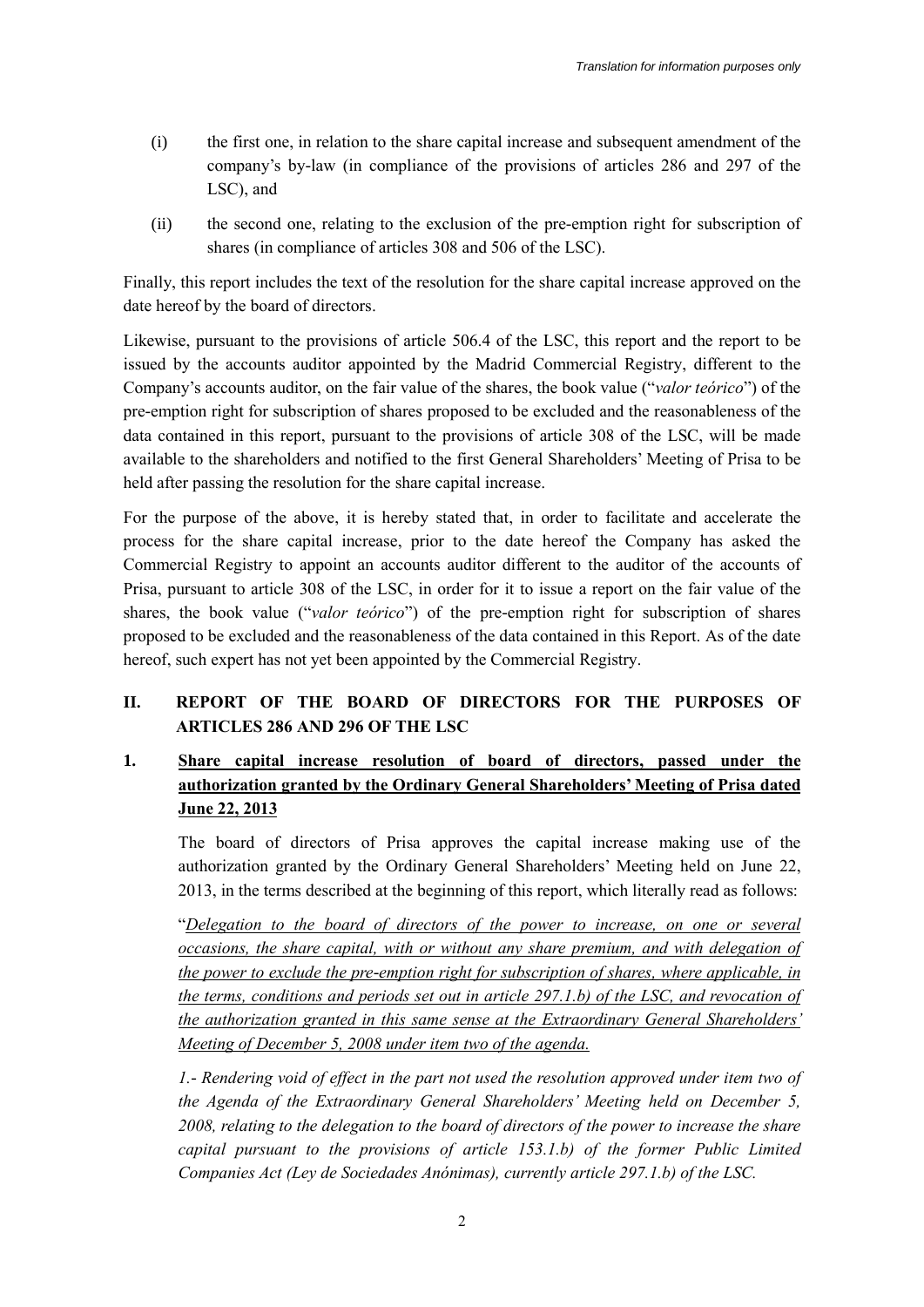*2.- Authorizing the board of directors, in the manner as broad and effective as possible in law and pursuant to the provisions of article 297.1.b) of the LSC, so that, within a maximum period of five years counting from the date of the adoption of this resolution and with no need for any call or subsequent resolution of the General Shareholders' Meeting, it might agree, or one or several occasions, when and insofar as the needs of the Company thus require in the opinion of the Board itself, the increase of the Company's share capital up to a maximum amount equivalent to one third of the share capital at the time of this authorization, issuing and putting into circulation for this purpose the corresponding new shares, both ordinary Class A and, where applicable, preferential Class B shares without voting rights, or shares of any other type and/or class permitted by law, ordinary or preferential, including redeemable shares, with or without voting rights, with or without any share premium, with the consideration for any new shares to be issued having to consist of cash contributions and with the possibility expressly established of the incomplete subscription of the shares issued pursuant to the provisions of article 311.1 of the LSC. The powers attributed herein to the board of directors include those of establishing the terms and conditions of each share capital increase and the characteristics of the shares, as well as freely establishing the new shares not subscribed within the preferential subscription period or periods, giving a new wording to the article of the company's by-laws relating to the share capital, performing all procedures necessary for the new shares object of the share capital increase to be admitted to trading on the Stock Exchanges where the shares of the Company are listed, in accordance with the procedures set out in each of the Stock Exchanges, and requesting the inclusion of the new shares in the accounts books of the Sociedad de Gestión de los Sistemas de Registro, Compensación y Liquidación de Valores, S.A.U. (Iberclear). This authorization may be used to provide coverage for any remuneration scheme or agreement by providing shares and shares options to the members of the board of directors and management staff of the Company, in force from time to time. The Board is also empowered to exclude in full or in part the pre-emption right for subscription of shares in the terms of article 506 in relation to article 308 of the LSC. The board of directors is likewise authorized to replace the powers delegated to it by this Ordinary General Shareholders' Meeting in relation to this resolution in favor of the Delegate Committee, the Chairman of the board of directors or the Chief Executive Officer ("Consejero Delegado").*"

#### **2. Terms of the capital increase**

#### (i) Maximum amount and issuance price

The share capital increase which is the object of this report will amount to Euro 99,999,999.85, through the issuance of a total of 188,679,245 Class A shares, of Euro 0.10 nominal value each, represented through book entries.

The new shares will be issued with an share premium of Euro 0.43 per share. As a result, the total share premium corresponding to the newly issued shares will amount to Euro 81,132,075.35.

The total amount of the nominal value and share premium corresponding to the new shares (which, as a whole, will amount to Euro 99,999,999.85) will be paid up in full through cash contributions upon subscription.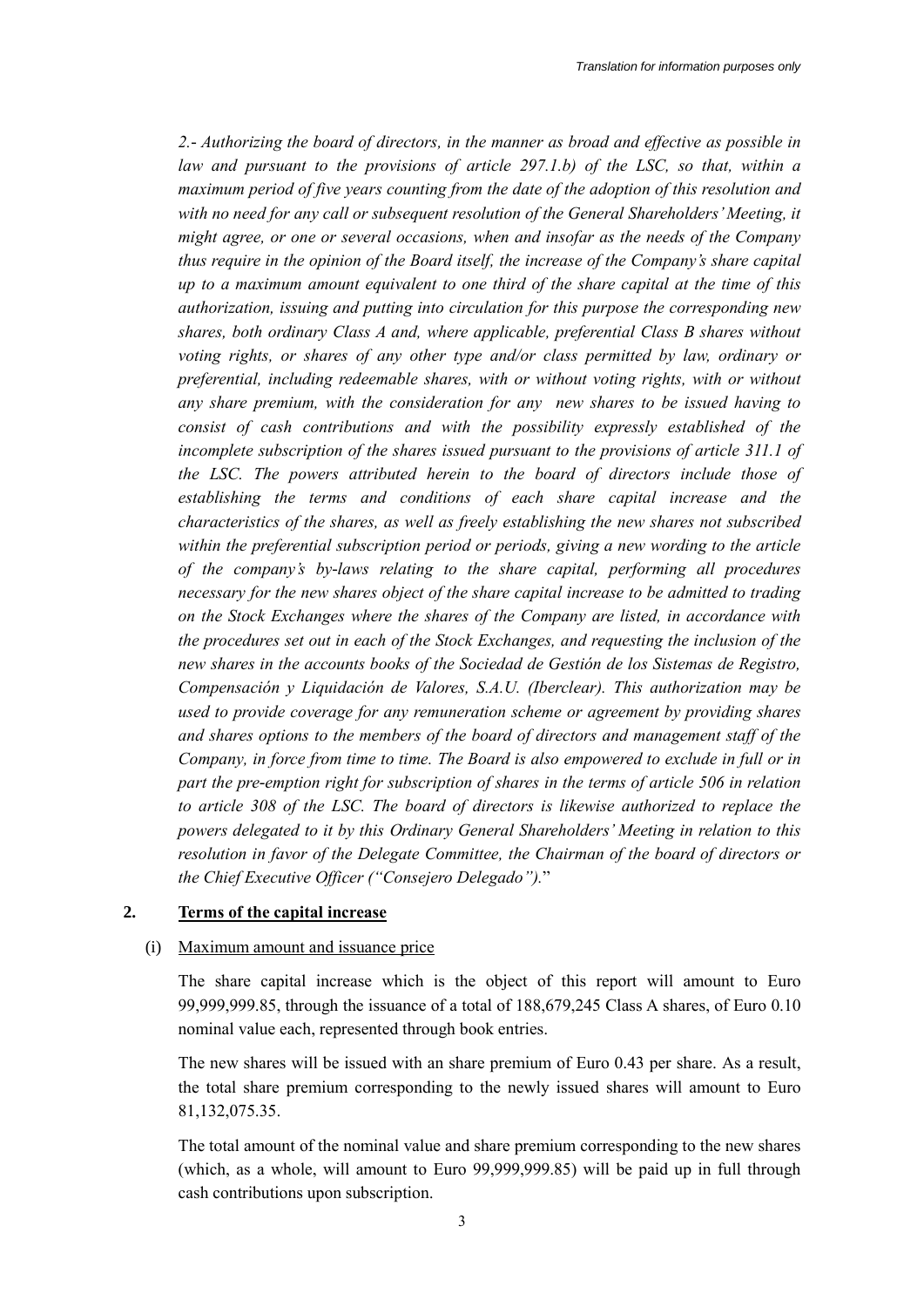For the purposes of the provisions of article 299 of the LSC, it is hereby stated that the shares of Prisa existing prior to the share capital increase are fully paid up.

(ii) Target of the share capital increase

The share capital increase is aimed at Consorcio Transportista Occher, S.A. de C.V. ("**Occher**"), Mexican company existing and incorporated by means of the public deed granted by the notary of Naucalpan de Juárez, Estado de México (México), on March 26, 2012, under the number 42,795 filed with the Public Commercial Registry of Distrito Federal (México) under the mercantile elecotronic paper number 420.296, with Key of the Federal Register of TaxPayers ("*Clave del Registro Federal de Contribuyentes*") CTO120326UM0, which undertakes at this board of directors meeting in respect of Prisa the obligation to subscribe in full the share capital increase object of this report.

Occher is a company related to Roberto Alcántara Rojas, director of Prisa since February 24, 2014 and signatory of the Prisa shareholders' agreement, as notified to the Spanish Stock Exchange Commission (*Comisión Nacional del Mercado de Valores*) (CNMV) on April 25, 2014 and the CNMV published at its web page on April 28, 2014.

(iii) Subscription period

The share capital increase must be fully subscribed and paid up within the ten calendar days following the date on which the report of the independent expert is issued in accordance with articles 308 and 506 of the LSC.

For these purposes, on the business day following the date on which the expert delivers its report to the Company, the Company shall notify Occher in writing that the condition referred to in section 3 below has been met, to which end it will attach a copy of such report, indicating it may proceed with the disbursement, within the period established.

(iv) Incomplete subscription

Given the subscription undertaking set out in the foregoing paragraphs and the corporate interest described in section III below, the possibility of an incomplete subscription has not been foreseen.

(v) Rights of the new shares

The new shares shall confer on their holders the same political and economic rights as the ordinary Class A shares of the Company currently in circulation, as from the date on which the corresponding share capital increase is registered in the Commercial Registry. The board of directors shall likewise agree to request the admission to trading of the shares, as set forth in the resolution proposal transcribed in section IV of this report.

#### **3. Condition for the subscription and disbursement of the share capital increase**

The subscription and disbursement of the share capital increase is subject to the obtaining of the obligatory report from the accounts auditor appointed by the Commercial Registry on the fair value of the shares, the book value ("*valor teórico*") of the pre-emption right for subscription of shares proposed to be excluded and the reasonableness of the data contained in this report.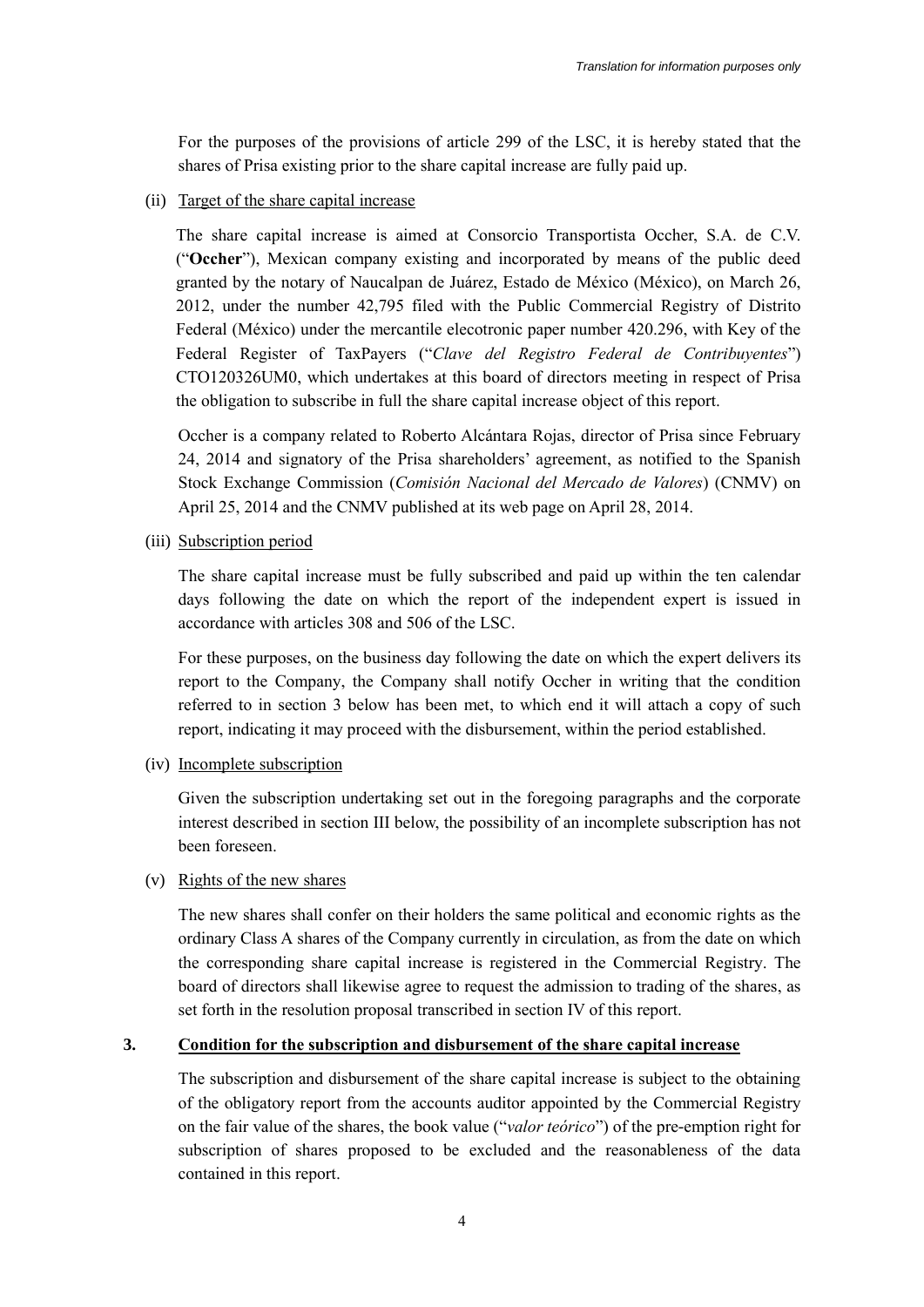As a result, in the event this condition is not fulfilled within the 65 calendar days following the date on which the accounts auditor appointed by the Commercial Registry accepts its appointment, the resolution of the board of directors which has been approved on the date hereof, as well as this report shall be rendered void of effect.

#### **4. Exclusion of the pre-emption right for subscription of shares**

In accordance with the authorization granted by the Ordinary General Shareholders' Meeting of Prisa dated June 22, 2013, the board of directors approves the exclusion of the pre-emption right of the current shareholders of Prisa for subscription of shares, it being justified by the corporate interest of the Company, and, as a result, for the benefit of Prisa and its shareholders.

The justification of the exclusion of this right is described in section III of this report.

#### **5. Justification of the share capital increase**

The subscription and disbursement of the share capital increase of Prisa by Occher, on the terms and conditions set forth in this report, implies a significant benefit for Prisa and, consequently, for its shareholders, as a consequence of the strengthening of the Company's capital and financial structure arising from this share capital increase.

The group is focused at the execution of the refinancing plan entered into on December 2013 and announced to the shareholders at the Extraordinary General Shareholders' Meeting held on December 10, 2013.

The contribution of financial resources will be addressed to immediately reduce the level of indebtedness of the group improving its financial leverage and helping to fulfill the execution of its refinancing plan.

#### **6. Execution of the share capital increase and amendment of the Company's by-laws**

The share capital increase which is the object of this report will involve the amendment of article 6 of Prisa's By-Laws which, once the condition has been met and the share capital increase has been executed, will read as follows:

"*Article 6.- Share Capital.* 

- *6.1 The share capital is TWO HUNDRED AND TWO MILLION TWO HUNDRED AND THIRTHY-TWO THOUSAND FIVE HUNDRED TWENTY FIVE EUROS AND TWENTY CENTS EURO (€202.232.525,2) and is represented by 2.022.325.252 ordinary Class A shares of EURO TEN CENTS (€ 0.10) nominal value each, numbered consecutively from 1 to 2.022.325.252.*
- *6.2 The share capital is fully subscribed and paid up.*
- *6.3 The Company may issue different classes of shares. Each class may have a different nominal value. When within one class several series of shares are created, all those comprising the same series must have the same nominal value.*"

### **III. REPORT FROM THE BOARD OF DIRECTORS FOR THE PURPOSES OF ARTICLES 308, 504 AND 506 OF THE LSC**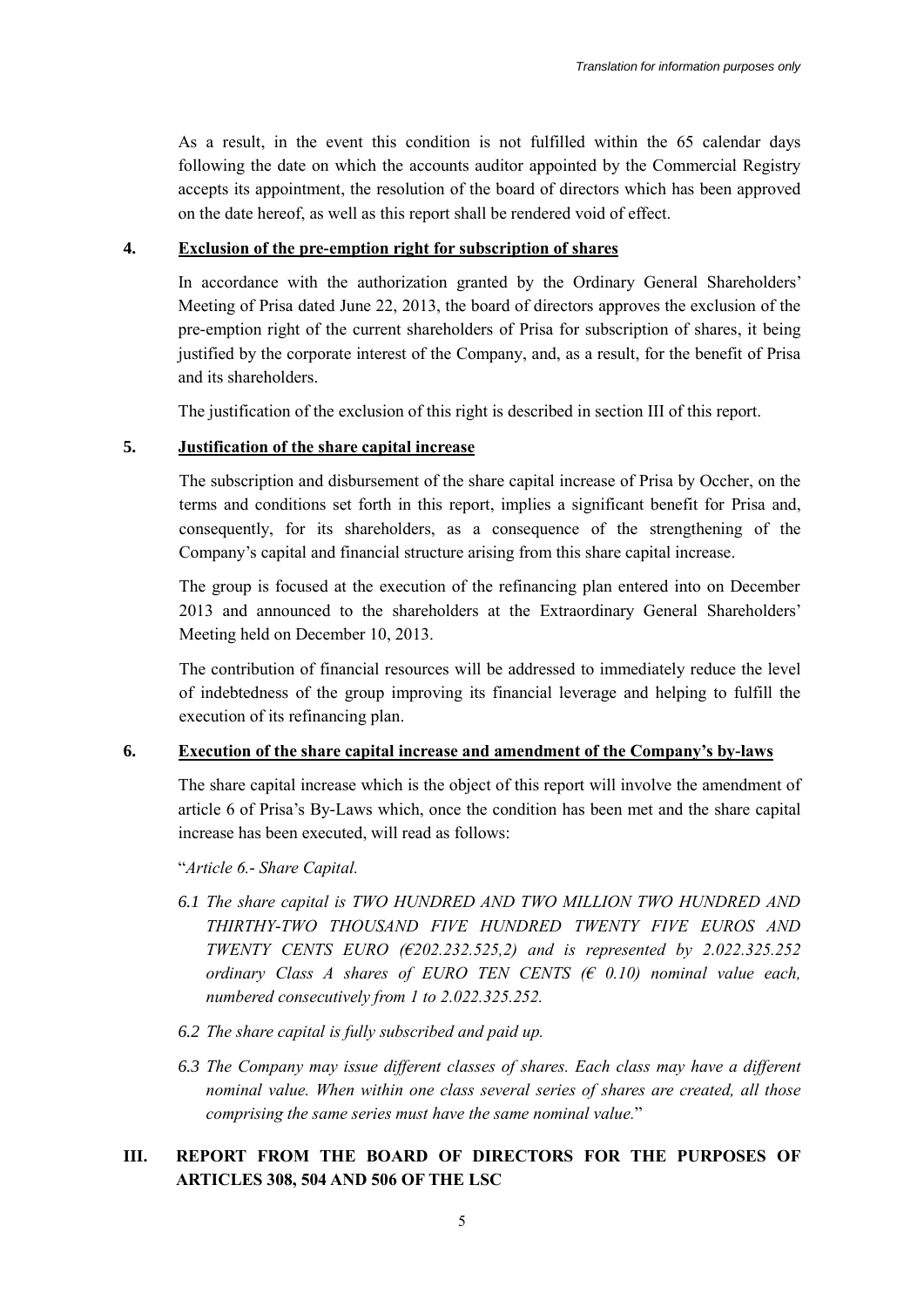The board of directors of Prisa, in relation to the share capital increase which is the object of this report, has approved the exclusion of the pre-emption right for subscription of shares which would correspond to the shareholders of the Company, being authorized for these purpose, as stated in section II.1 above.

The board of directors of Prisa understands that the exclusion of the pre-emption right for subscription of shares is necessary in order for Occher to subscribe the share capital increase on the terms provided for in this report and, to such end, pursuant to the provisions of articles 308, 504 and 506 of the LSC, the board of directors informs as follows:

## **1. The corporate interest requires the exclusion of the pre-emption right for subscription of shares**

The board of directors considers that the share capital increase which is the object of this report and the exclusion of the pre-emption right for subscription of shares are fully in compliance with the material requirements set out in the LSC and, in particular, with regards to the need for the exclusion to be required by the corporate interest of the Company.

This is so due to this transaction being particularly convenient from the perspective of corporate interest, as it will enable an increase in the Company's equity at a moment when Prisa intends to reduce its financial debt and, in the opinion of the board, having considered the potential dilution for the shareholders, the objective sought (strengthening of the structure and the balance sheet of the Company) and the means chosen are considered to be proportionate.

The board of directors believes that this share capital increase, with exclusion of the preemption right for subscription of shares, is the ideal procedure to allow such investment, for the following reasons:

- Strengthening of the balance sheet: the issuance of shares above the current market value in the current market environment will enable Prisa to significantly increase its equity and strengthen its balance sheet.
- Debt reduction: this issuance will enable Prisa to immediately reduce its debt level through the mechanisms established under the financing agreements currently in force, permitting the purchase of debt (with or without discount) by the Company with the funds it obtains as a result of a share capital increase of Prisa. Bearing in mind the current objective of Prisa, which consists of reducing its debt for a better continuity of the business, this share capital increase contributes significantly to achieving such objective, enabling the Company to reduce the level of indebtedness of the group to more favorable levels.
- Feasibility of the execution: a structure different to that of the transaction described herein, such as a share capital increase without the exclusion of the pre-emption right for subscription of shares or through an accelerated book building process, would delay the procedure of capturing resources necessary in the short term in order for the Company to be able to carry out the deleveraging and debt reduction process.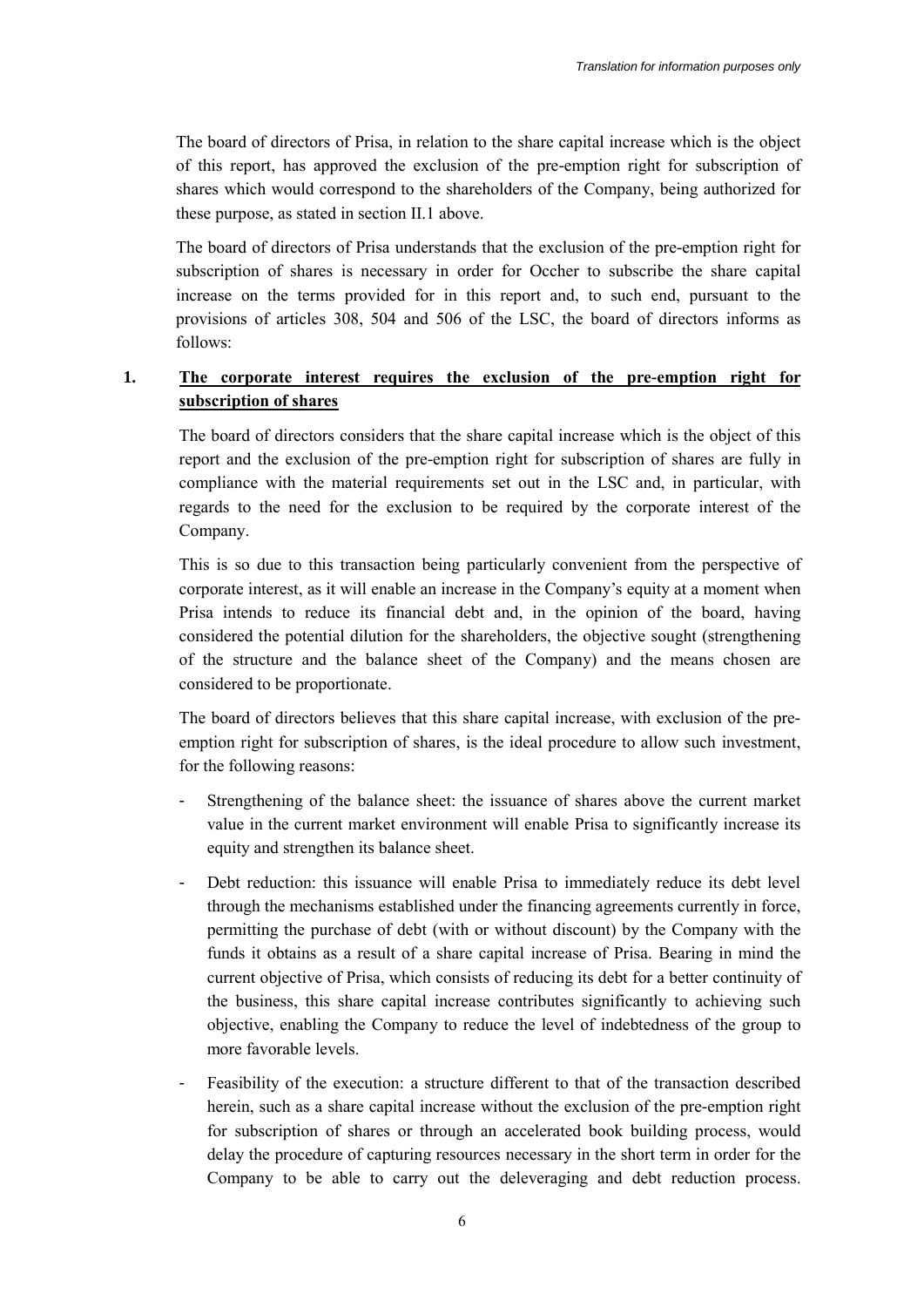Furthermore, (i) the volatile and unforeseeable nature of the stock market suggests that the share capital increase resolution should be adopted and executed as soon as possible, which would not be feasible if any of the other alternative structures mentioned previously were chosen, and (ii) the issuance price (nominal and share premium) agreed and committed by Occher on the terms set out in this report would be difficult to be proposed and implemented in a share capital increase with a preemption right for subscription of shares.

- Cost saving: the costs of a transaction of this nature, aimed at one single investor identified before it being executed, are lower than those of the other transactions described herein above, as neither the payment of management, placement or underwriting fees nor any expenses associated with these types of transactions are required. The cost saving means a better use of the resources obtained from the share capital increase.
- Improvement in the market conception to which the group of the Company belongs: the entry of resources into the Company shows an improvement in the growth forecast of the Prisa group and greater trust in its strategy and the measures adopted within the debt reduction process, all of which is carried out with the aim of seeking the continuity of the business of the group.

#### **2. Issuance price and cash consideration**

Article 506.4 of the LSC sets out that, in order for the Company's governing body to be entitled to pass a resolution for a share capital increase with the exclusion of the preemption right for subscription of shares, apart from this being required by the corporate interest, it is necessary for the amount of the nominal value of the shares to be issued plus, where applicable, the amount of the share premium to be equal to the fair value validated by the accounts auditor appointed by the Commercial Registry, other than the accounts auditor of the Company, as stated in its report, drafted for these purposes at its own responsibility.

Article 504 of the LSC establishes that, in case of listed companies, such as the Company, the fair value will be deemed to be the market value which, unless otherwise justified, will be presumed to be that established by reference to the stock market listing.

The average weighted listing of the Prisa share at the closure of the last session prior to the issuance of this report, i.e. on July 21, 2014, was 0.312 and the average weighted listing by movement of the ordinary Class A shares of the Company in the three-month period prior to July 21, 2014 (i.e. from April 22 until July 21) was 0.377.

Since the issuance price (nominal value plus share premium) of the share capital increase which is the object of this report is Euro 0.53 per share, i.e. 69% and 40.5% greater than the referred listed values, the issuance price envisaged meets the legal requirements described and is clearly above the fair value of the shares of Prisa.

#### **IV. PROPOSAL FOR RESOLUTION OF A SHARE CAPITAL INCREASE**

The full text of the share capital increase resolution adopted by the board of directors reads as follows: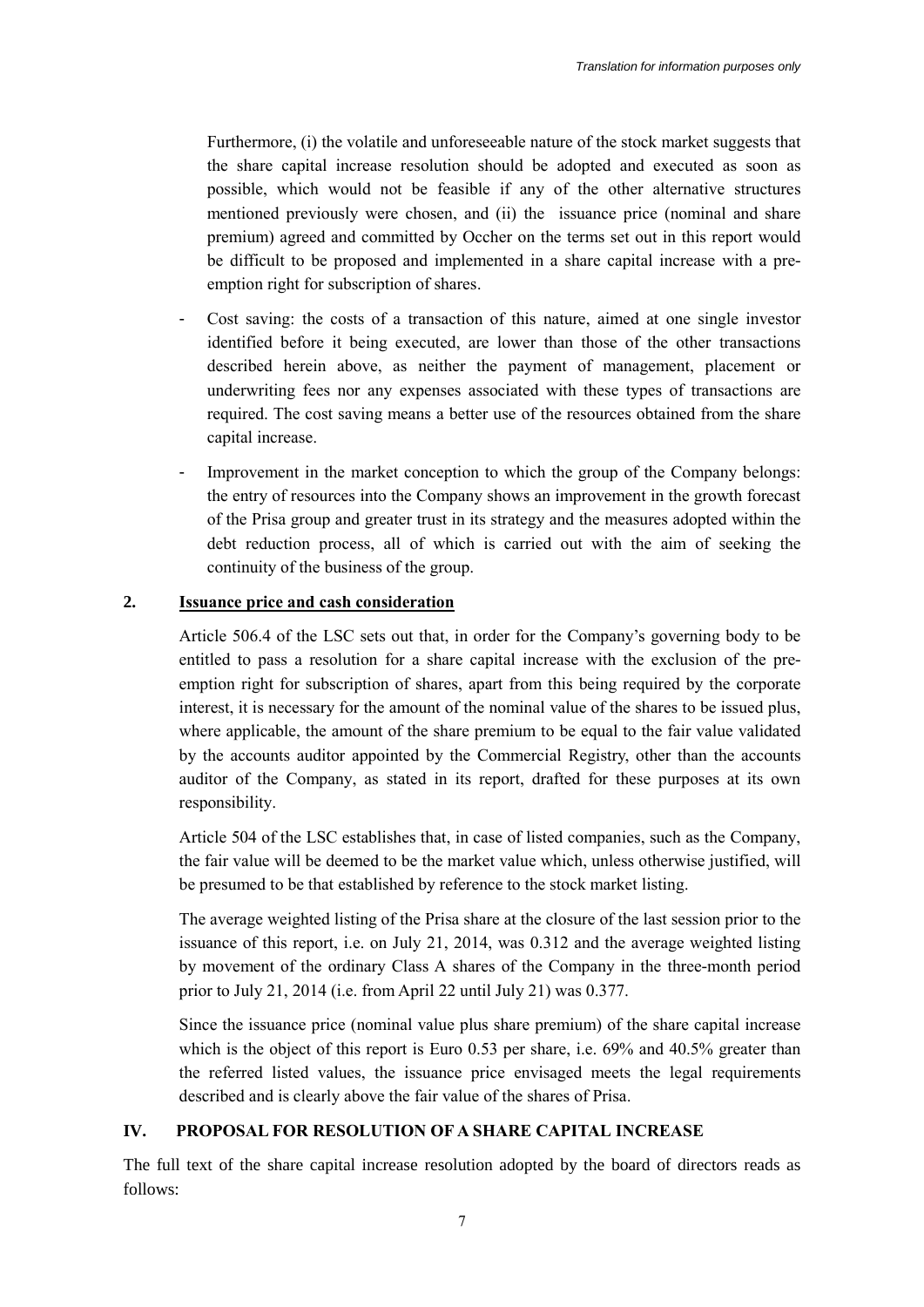"*In relation with the proposal of "Share capital* i*ncrease of the Company for a nominal amount of €18,867,924.50, through the issuance of a total of 188,679,245 ordinary Class A shares and with the exclusion of the pre-emption right for subscription of shares and delegation for the execution and formalization of the foregoing resolution" , the compulsory directors' report is approved (hereinafter, the "directors' report) drafted complying with the provisions established in sections 286, 297.1 b), 308 y 506 of the Spanish Companies Act and the following resolution is approved":*

*"Share capital* **i***ncrease of the Company for a nominal amount of €18,867,924.50, through the issuance of a total of 188,679,245 ordinary Class A shares and with the exclusion of the preemption right for subscription of shares. Delegation for the execution and formalization of the foregoing resolutions.* 

## **(a)** *Share capital increase by means of cash contributions*

*Under the authorization granted by the Ordinary General Shareholders' Meeting held on June 22, 2013, as set out in item nine of the agenda, it was agreed to increase the share capital Euro 18.867.924,5, through the issuance of a total of 188,679,245 ordinary Class A shares, of Euro 0.10 nominal value each, represented through book entries, with a issuance price of a total of Euro 81,132,075.35.* 

## **(b)** *Issuance price of the shares*

*The issuance price (nominal plus share premium) of each new share will be Euro 0.53 per share.* 

## **(c)** *Target of the share capital increase*

*The share capital increase is aimed at Consorcio Transportista Occher, S.A. de C.V. ("Occher"), Mexican company existing and incorporated by means of the public deed granted by the notary of Naucalpan de Juárez, Estado de México (México), on March 26, 2012, under the number 42,795 filed with the Public Commercial Registry of Distrito Federal (México) under the mercantile elecotronic paper number 420.296, with Key of the Federal Register of TaxPayers ("Clave del Registro Federal de Contribuyentes") CTO120326UM0, which undertakes at this board of directors meeting in respect of Prisa the obligation to subscribe in full the share capital increase.*

## **(d)** *Rights of the new shares*

*The new shares will confer on their holders the same political and economic rights the as ordinary Class A shares of the Company currently in circulation, as from the date on which the corresponding share capital increase is registered with the Commercial Registry and will be represented through book entries.* 

## **(e)** *Pre-emption right for subscription of shares*

*Under the authorization granted by the Ordinary General Shareholders' Meeting held on June 22, 2013, as set out in item nine of the agenda, the board of directors agrees to totally exclude the preemption right for subscription of shares of the shareholders of the Company in relation to this share capital increase, due to the reasons set forth in the directors' report drafted on the date hereof and in order to protect the corporate interest of Prisa.*

# **(f)** *Condition for the subscription and disbursement of the share capital increase*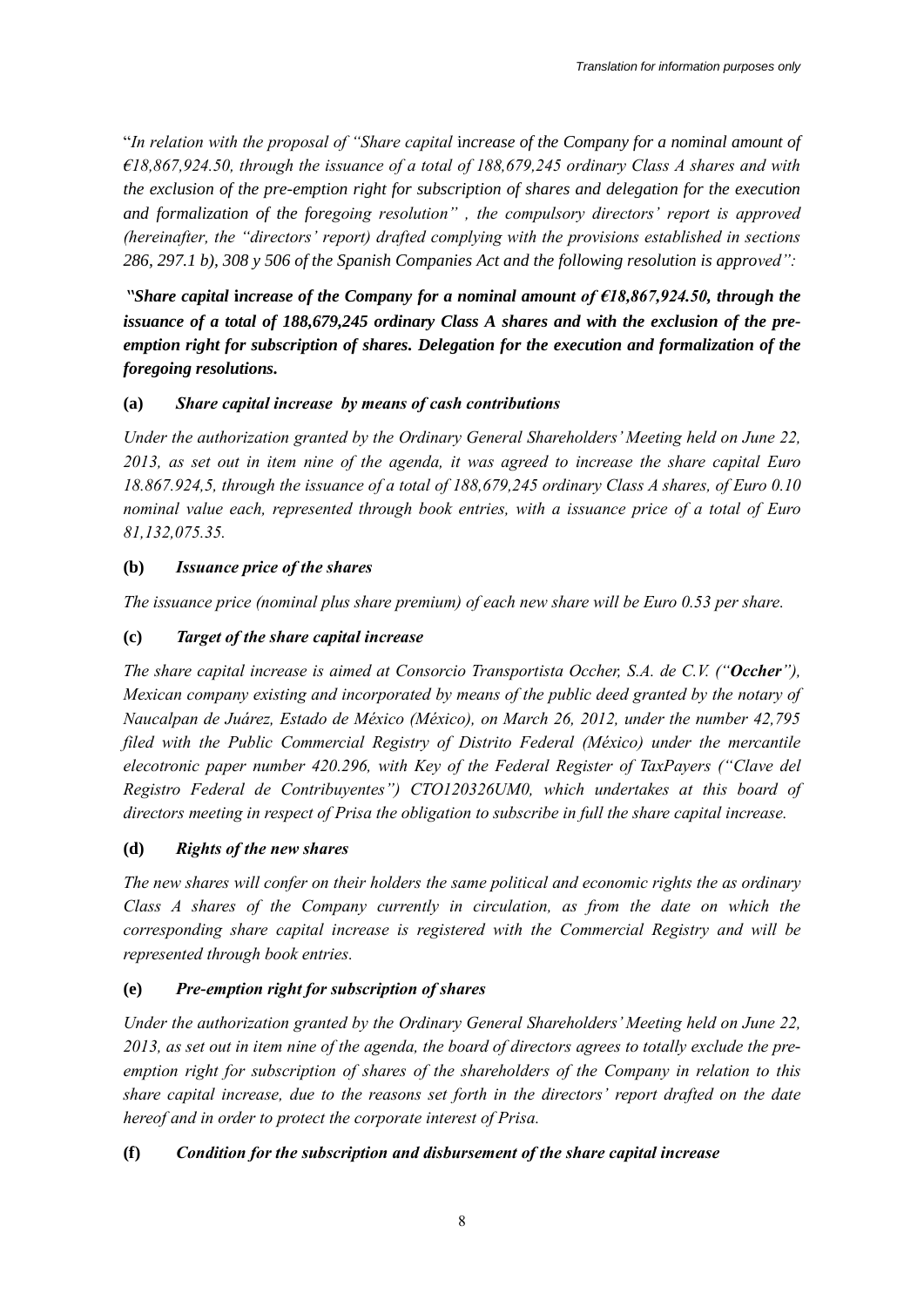*The subscription and disbursement of the shares of this share capital increase is subject to the prior obtaining of the compulsory report to be issued by the accounts auditor appointed by the Commercial Registry on the fair value of the shares, the book value ("valor teórico") of the preemption right for subscription of shares proposed to be excluded and the reasonableness of the data contained in the directors' report.*

*In the event this condition is not fulfilled within the 65 calendar days following the date on which the accounts auditor appointed by the Commercial Registry accepts its appointment, this resolution and the directors' report shall be rendered void of effect.*

### **(g)** *Admission to trading of the shares*

*A request is hereby made for the admission to trading of the ordinary Class A shares issued by the Company as a result of this share capital increase on the Stock Exchanges of Madrid, Barcelona, Bilbao and Valencia, and any other national or foreign markets in which the shares of the Company are admitted to trading.*

*The board of directors is empowered to request, should it deem this appropriate, the admission to trading of the ordinary Class A shares issued by virtue of this resolution on the New York Stock Exchange, through the issuance of the appropriate "American Depositary Shares" or on any other foreign secondary markets it may deem appropriate or convenient.*

### **(h)** *Subscription and disbursement*

*The subscription and simultaneous full disbursement of the total price of the new shares must be made within the ten calendar days following the date on which the report of the accounts auditor appointed by the Commercial Registry is issued.* 

*Occher, duly represented and in attendance at this meeting, has ratified its undertaking to fully subscribe and pay up the share capital increase within the above referred period, provided that the accounts auditor appointed by the Commercial Registry has issued the relevant report.*

*To these effects, on the business day following the date on which the expert delivers its report to the Company, the Company shall notify Occher in writing that such condition has been met, to*  which end it will attach a copy of such report, indicating it may proceed with the disbursement, *within the period established.*

## **(i)** *Ratification of the request for the appointment of an expert*

*The board of directors is aware that, with the intention of facilitating and accelerating the process for the share capital increase, prior to the date hereof the Company has asked the Commercial Registry to appoint an accounts auditor different to the auditor of the accounts of Prisa, pursuant to article 308 of the LSC, in order for it to issue a report on the fair value of the shares, the book value ("valor teórico") of the pre-emption right for subscription of shares proposed to be excluded and the reasonableness of the data contained in the directors' report. As of the date hereof such expert has not yet been appointed by the Commercial Registry.*

*In view of the foregoing, it is agreed to ratify such appointment request.*

## **(j)** *Execution of the share capital increase*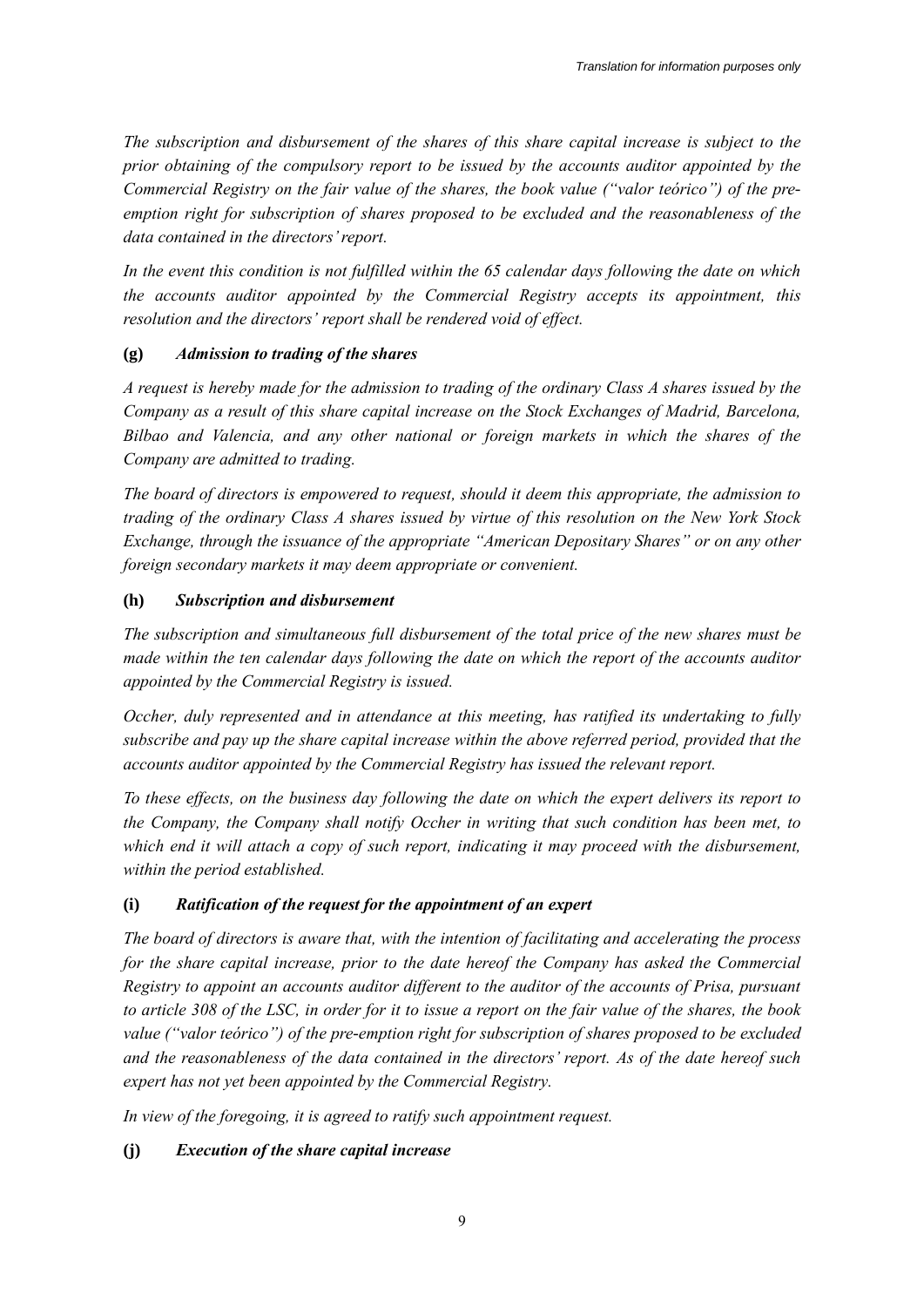*The Delegate Committee, the Chairman or Chief Executive Officer ("Consejero Delegado"), under the delegation of powers approved in section (j) below, may, once the subscription and total disbursement of the share capital increase of this resolution have been verified, declare the share capital increase to be subscribed and paid up and, therefore, executed, and declare the wording of article 6 of the Company By-Laws to be amended, in order to reflect the new share capital figure and number of shares resulting therefrom.* 

*For the purposes of the provisions of article 167 of the Spanish Regulations of the Commercial Registry ("Reglamento del Registro Mercantil"), the Delegate Committee, the Chairman or Chief Executive Officer ("Consejero Delegado"),, under the delegation of powers approved in section (j) below, will also state the amount drawn down in respect of the limit established in the authorization to increase the share capital agreed by the Ordinary General Shareholders' Meeting held on June 22, 2013, and the amount remaining to be drawn down.* 

#### **(k)** *Delegation of powers*

*Notwithstanding the delegation of specific powers contained in the foregoing sections, it is agreed to delegate power on the Delegate Committee, the Chairman and Chief Executive Officer ("Consejero Delegado"), so that any of them, individually and joint and severally, may execute this resolution, being, in particular and without limitation, entitled to:*

- (i) *Appreciate and freely verify whether the condition to which this resolution is subject has been met, notify this to Occher and ask Occher to proceed with the disbursement.*
- (ii) *Declare the share capital increase closed once the new shares have been subscribed and paid up (whether in full or not) by Occher, granting as many public and/or private documents as may be appropriate for the execution of the share capital increase and declaring the wording of the article of the Company's By-Laws regarding the share capital to be amended on the terms set forth in section II.6 of the directors' report on the share capital increase or, in the case that between the date of the approval of this report by the board of directors and the closure of this capital increase, any amendment on the share capital amount occurs as a consequence of a capital increase, to amend the drafting of the by-laws regarding the share capital taking into consideration such capital increase.*
- (iii) *Appear before a notary public and grant the corresponding public deed of share capital increase, and file any such public deed for registration with the Commercial Registry, and make any compulsory announcements of the issuance, as well as to grant any public or private documents necessary in order to declare the closure of the subscription of the share capital increase.*
- (iv) *Request the admission to trading of the ordinary Class A shares issued by the Company on the Stock Exchanges of Madrid, Barcelona, Bilbao and Valencia, and any other national or foreign markets in which the shares of the Company are admitted to trading and the admission to trading of the shares Class A issued by virtue of capital increase resolutions on the New York Stock Exchange through the issuance of the appropriate "American Depositary Shares" or on any other foreign secondary markets it may deem appropriate or convenient.*